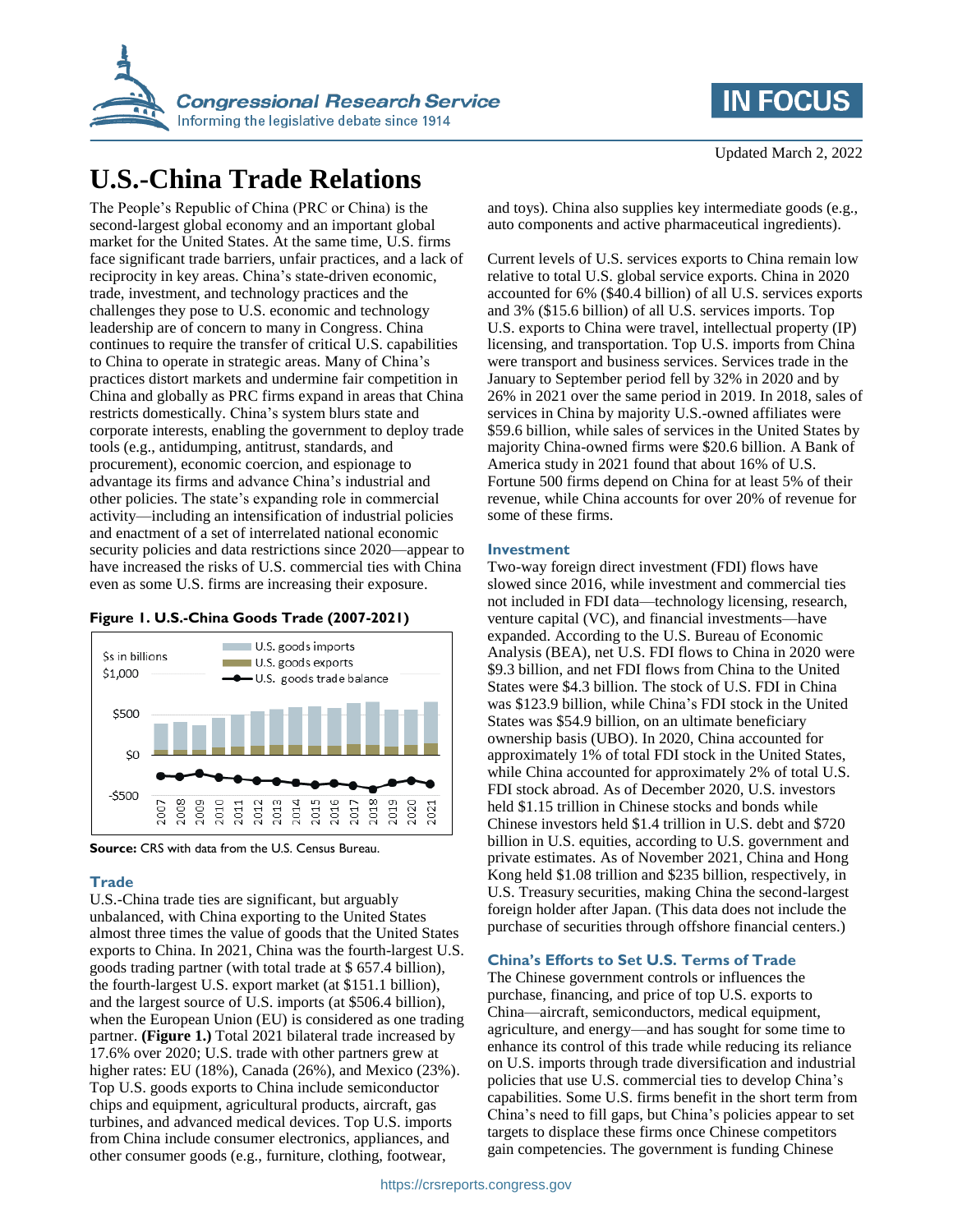firms, and acquiring foreign firms, in strategic sectors through a state VC model that pools state and foreign monies in PRC government-tied funds and sub-funds.

In response to China's terms, U.S. aerospace firms have invested in joint ventures (JVs) with Chinese state firms to develop China's single-aisle aircraft (C-919), which aims to compete with Boeing and Airbus using U.S. advanced technologies. A PRC government fund finances the purchase of U.S. technology, equipment, and software that support the development of China's semiconductor industry and its dual-use advanced computing capabilities. In agriculture, China's state firms have purchased foreign biotechnology companies (e.g., Syngenta), enhancing its position in overseas trade and production. In electric vehicles, China has required firms to localize supply chains for batteries, components, and systems. In medical devices and pharmaceuticals, a national procurement program appears to require firms to cut prices, creating cost pressures that arguably encourage production in China. In critical materials, China leverages its control of extraction and processing to promote manufacturing in China, while acquiring assets abroad. In energy, China has pressed for strategic cooperation in the Gulf of Mexico as a quid pro quo for its purchase of U.S. liquefied natural gas. In capital markets, China is allowing a few U.S. financial firms to increase equity stakes and operate wholly-owned funds. This U.S. role strengthens China's capital markets, helps offset China's debt market risks, and attracts passive U.S. capital under China's authorities to support strategic sectors in which China restricts active foreign competition.

# **China's Emerging Trade Positions**

The PRC government may be using trade coercion and protectionism under an assumption that markets will remain open to China regardless. China depends on open markets to sustain its growth; allow its firms to expand; and access technology, capital, and critical resources. China's exportoriented sectors are among its most productive and earn foreign exchange, arguably contributing more to China's economy than a straight-line exports-to-GDP ratio suggests. With PRC exports that benefit from China's industrial policies, such as *Made in China 2025 (MIC 2025),* now coming online, China has adopted a trade posture that seeks to open global markets and set standards in digital trade and emerging technologies, while restricting foreign firms in these sectors in China. China's current government plans prioritize its ability to set global trade rules; extend the global reach of its legal, IP, digital, and antitrust authorities; and counter U.S. policy actions with its countermeasures. China has enacted export control, foreign investment, and extraterritoriality blocking measures, while joining the Regional Comprehensive Economic Partnership (RCEP) and seeking to join the Comprehensive and Progressive Agreement for Trans-Pacific Partnership (CPTPP).

# **Section 301 and the Phase One Agreement**

In 2018, the U.S. Trade Representative (USTR), as part of an investigation under Section 301 of the Trade Act of 1974 (19 U.S.C. §2411), concluded that China engages in forced technology transfer, cyber-enabled theft of U.S. IP and trade secrets, discriminatory and nonmarket licensing practices, and state-funded strategic acquisitions of U.S. assets. USTR subsequently imposed tariffs on an estimated

\$250 billion worth of U.S. imports from China. The PRC government countered with tariffs on \$110 billion worth of U.S. products. Most tariffs remain in effect. In a U.S.-China "Phase One" trade agreement signed in January 2020, China made some IP and investment commitments and increased U.S. access in agriculture and financial services, but the deal did not address most U.S. concerns. Many aspects of China's industrial policies appear to break its commitments in the agreement not to require or pressure technology transfer. China's imports between 2020 and 2021 fell below its commitment to buy at least \$502 billion of U.S. goods and services over two years (a 40.5% gap in goods, and an estimated 43% gap in goods and services.) **(Figure 2.)** In 2021, China's global exports grew by 30% over 2020; its exports to the United States grew by 27.5% over 2020. These increases were in part likely due to PRC incentives to hasten the return of empty containers to China to boost its exports, which may have impeded reloading in the United States and other markets. China is pressing the USTR to lift U.S. tariffs—which cover *MIC 2025* products—while sustaining its practices of concern. The USTR has reportedly considered new actions against China under Section 301 to address new issues, such as subsidies.

#### **Figure 2.Phase One Trade (Jan. 2020 to Dec. 2021)**



**Source:** CRS with data from the U.S. Census Bureau. **Notes:** Excludes \$135.6 billion in services. Goods includes aircraft.

#### **Issues for Congress**

Beijing's continued pursuit of statist practices and relative inaction on long-standing U.S. concerns have arguably caused issues to intensify. Some in Congress are concerned about asymmetries in economic ties, U.S. participation in China's industrial policies, U.S. ties to PRC firms violating human rights, and China's practices that may force or unfairly incentivize the transfer of U.S. technology and data to China. These issues appear to be evolving into concerns about how China's terms for commercial ties may challenge U.S. competitiveness, national security, and leadership. Congress might consider whether and how to strengthen U.S. and global trade rules; require reciprocity; work with allies on China trade concerns; and deepen commercial, technology, and research ties with like-minded countries. Congress might address core systemic issues, such as the role of the state in China's corporate activity; consider new terms for China trade, investment, technology, and research ties; and determine whether and what actions are needed to address China's trade coercion and countermeasures.

**Karen M. Sutter**, Specialist in Asian Trade and Finance